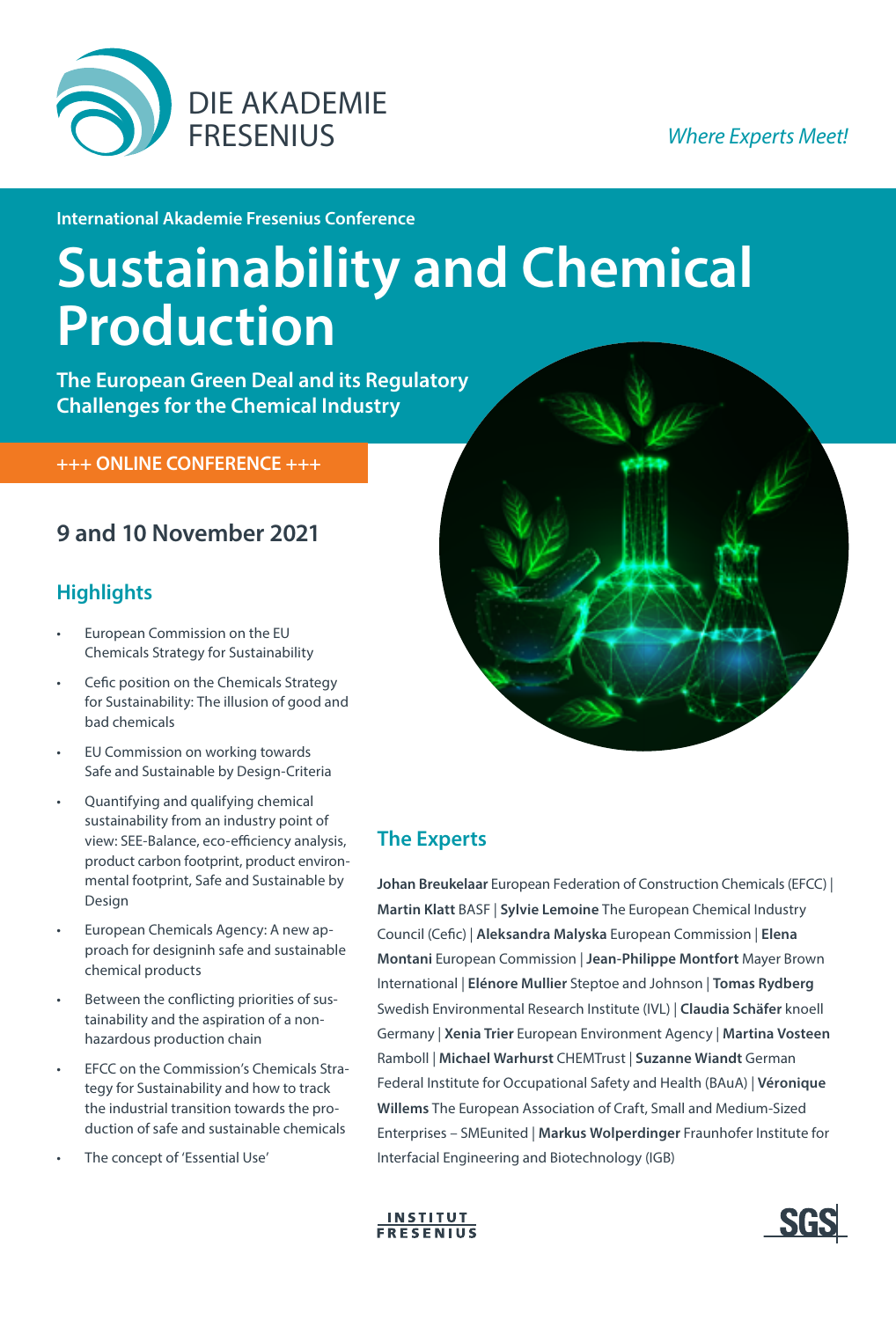## Tuesday, 9 November 2021 **Timings are in**

## **Morning Session 09:45 – 12:35 CET**

**09:45 Welcome address by the organisers and the Chair Martin Klatt,** BASF, Germany

## The New Regulatory Framework

#### **10:00 Towards safe and sustainable chemicals: the Chemicals Strategy for Sustainability and the European Green Deal**

- Vision and objectives of the Chemicals Strategy for Sustainability
- The concept of Safe and Sustainable by Design within the Chemicals Strategy
- Green Deal regulatory and non-regulatory initiatives for safe and sustainable chemicals, materials, and products

**Elena Montani,** European Commission, Belgium

#### **10:35 Industry position on the chemical strategy for sustainability**

- The illusion of good and bad chemicals
- Biggest issues for industry
- How industry is approaching major legislative changes (REACH and CLP)
- Criteria for future generic bans
- Methods of evaluating sustainability

**Sylvie Lemoine,** The European Chemical Industry Council (Cefic), Belgium

#### **11:10 REACH: What new requirements can be expected as a result of the Chemicals Strategy for Sustainability (CSS)?**

- REACH changes announced in the CSS
- Changes per REACH Title and transversal changes
- REACH amendments not announced in the CSS
- Indicative planning

**Elénore Mullier,** Steptoe and Johnson, Belgium

#### **11:45 Short break**

#### **12:00 The EU Chemicals Strategy for Sustainability: An evaluation from an NGO point of view**

**Michael Warhurst,** CHEMTrust, United Kingdom

**12:35 Lunch break**

**[Central European Time CET.](https://www.timeanddate.com/worldclock/fixedtime.html?msg=International+Akademie+Fresenius+Conference+%22Sustainability+and+Chemical+Production%22&iso=20211109T0945&p1=315)**

### **Afternoon Session 13:45 – 16:30 CET**

#### **13:45 Quantifying and qualifying chemical sustainability from an industry point of view: SEE-Balance as an example**

- Eco-efficiency analysis
- Value to society
- Product carbon footprint
- Product Environmental Footprint
- Safe and Sustainable by Design

**Martin Klatt,** BASF, Germany

#### **14:20 Conflicting priorities on our journey towards a sustainable production**

- Examples of substances of concern (still) needed for a sustainable supply chain
- Blurring boundaries between authorisation and restriction under REACH – shifting the burden of proof
- Related challenges for the 'Essential Use' concept

**Martina Vosteen,** Ramboll, Germany

#### **14:55 Short break**

#### **15:10 Bridging research, policy and the requirements of industry: A Fraunhofer perspective on the Green Deal and its feasibility**

**Markus Wolperdinger,** Fraunhofer Institute for Interfacial Engineering and Biotechnology (IGB), Germany

#### **15:45 Towards a toxin-free environment: The Chemicals Strategy for Sustainability and its potential impact on data requirements**

- Discussed update of REACH Annexes
- Acceptance and inclusion of in silico models
- Implications for testing and timelines

**Claudia Schäfer,** knoell Germany, Germany

**16:20 Closing Remarks 16:30 End of the first day**

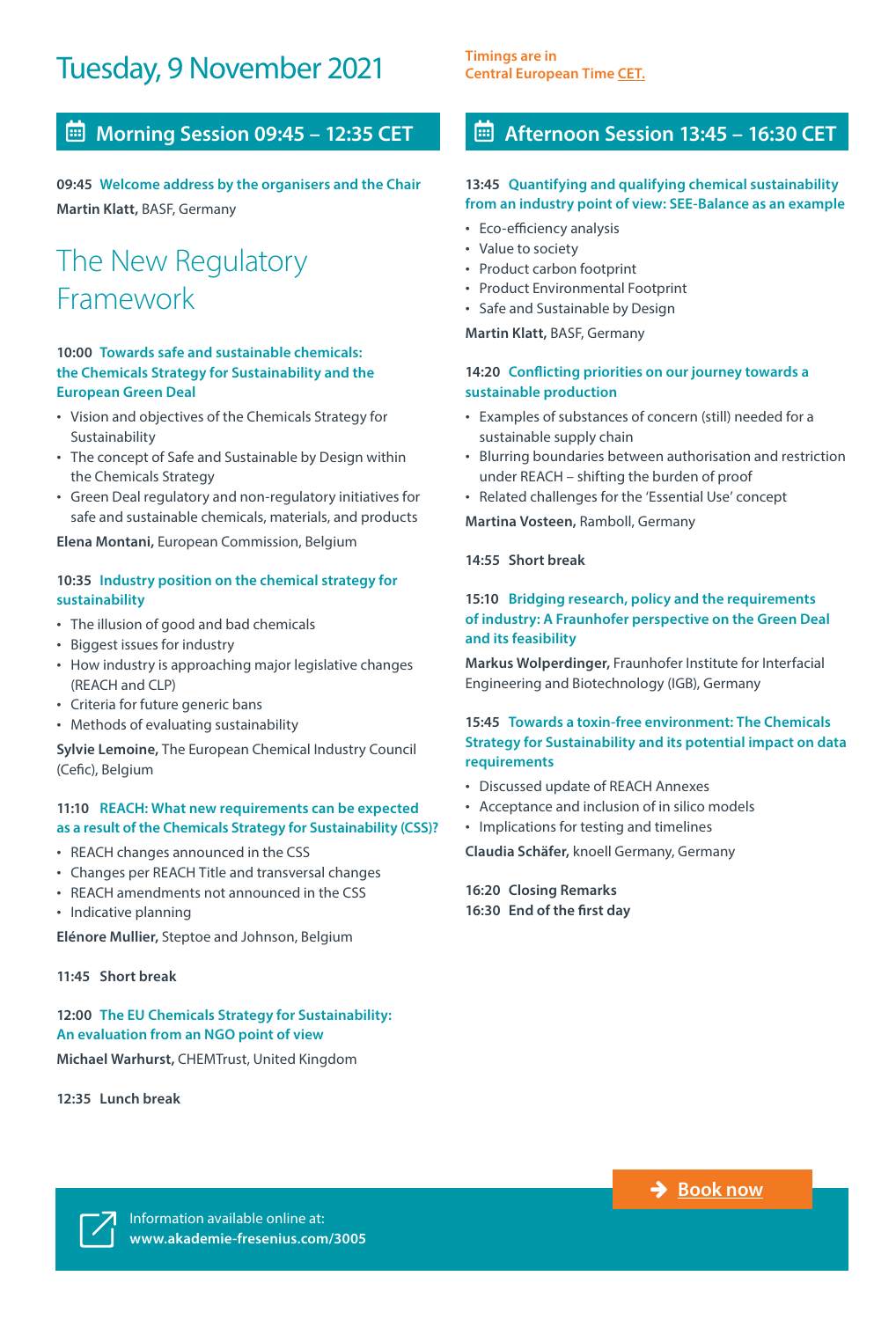## Wednesday, 10 November 2021 **Timings are in**

### **Morning Session 09:50 – 12:20 CET**

#### **09:50 Brief welcome by the Chair**

**Tomas Rydberg,** Swedish Environmental Research Institute (IVL), Sweden

## Continuation: The New Regulatory Framework

#### **10:00 Update from the German REACH competent authority (CA) – state of regulatory developments and ideas in the context of the Chemicals Strategy for Sustainability**

- What improvements in REACH are currently being discussed?
- Which plans for the revision of the CLP regulation are envisaged?
- Key points of the German CA activities and Helpdesk experiences

**Suzanne Wiandt,** Federal Institute for Occupational Safety and Health (BAuA), Germany

## Safe and Sustainable by Design and Other Lead-Concepts

#### **10:35 Working towards Safe and Sustainable by Design-Criteria for Chemicals**

**Aleksandra Malyska,** European Commission, Belgium

#### **11:10 SMEs' views on the key concepts for the Chemicals Strategy for Sustainability**

**Véronique Willems,** The European Association of Craft, Small and Medium-Sized Enterprises - SME united, Belgium

#### **11:45 The Commission's Chemicals Strategy for Sustainability: How to track the industrial transition towards the production of safe and sustainable chemicals?**

**Johan Breukelaar,** European Federation of Construction Chemicals (EFCC), Belgium

**12:20 Lunch break** 

**[Central European Time CET.](https://www.timeanddate.com/worldclock/fixedtime.html?msg=International+Akademie+Fresenius+Conference+%22Sustainability+and+Chemical+Production%22&iso=20211109T0945&p1=315)**

### **Afternoon Session 13:20 – 15:15 CET**

#### **13:20 Safe and sustainable: A research perspective on sustainable chemistry**

**Tomas Rydberg,** Swedish Environmental Research Institute (IVL), Sweden

#### **13:55 Designing safe and sustainable products requires a new approach for chemicals**

**Xenia Trier,** European Environment Agency, Denmark

#### **14:30 The concept of 'Essential Use': What can it add to the regulation of chemicals?**

**Jean-Philippe Montfort,** Mayer Brown International, Belgium

**15:05 Closing Remarks 15:15 End of the conference**

## **How will this online conference work?**

Our online conference will be live – with interactive participation – and will be held in the English language. Prior to the conference, we will provide you with your login details, which will allow you to participate and ask questions from your preferred location. All you need is a stable internet connection and an audio hardware system – and away you go!

**Media Partner:**